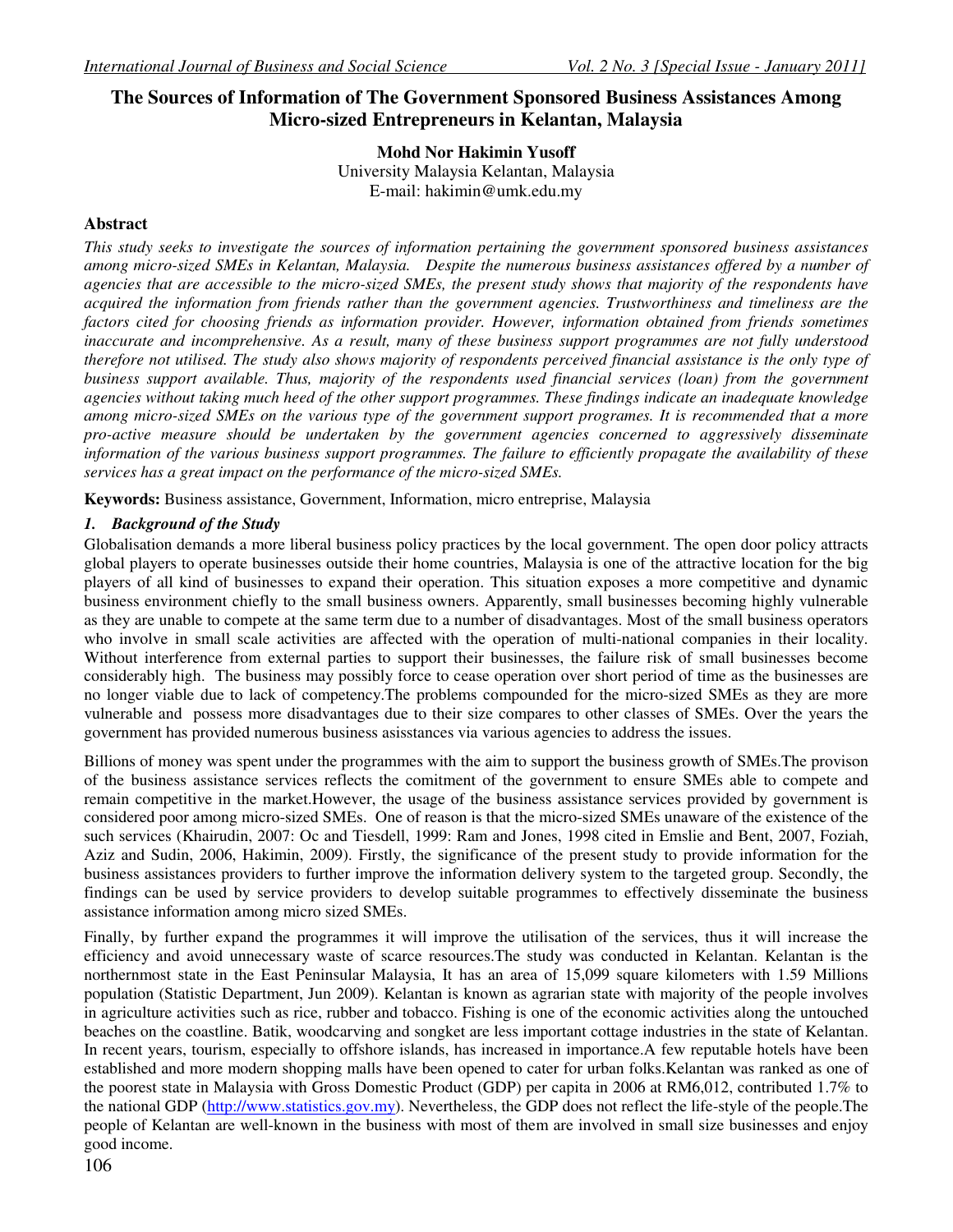However, the figures are not reported and miss out from calculation of GDP (http://en.wikipedia.org/wiki/Kelantan)

## *2. Literature review*

### **Micro-sized SMEs in Malaysia**

As fas as Malaysia is concerned, micro-sized SMEs is defined as the businesses with turnover of less than RM250 thousands a year and employ not more than 5 full time workers. As for administrative purposes, micro-sized business is categorised as the third section under SMEs after small and medium businesses. Generally, the business is classified as SMEs when the full time employees less than 250 and turnover is less than RM25 million a year (National SME Development Council, 2005). They play vital roles in country's economic development - providing employment and major contributors to gross domestic product (National SME Development Council, 2005). However, due to the size and limitations, micro-sized entrepreneurs face great challenges in operating their businesses against the dynamic and volatile business enviroment (Berry *et al,* 2005). The government, in supporting growth of the businesses has provided substantive types of asisstance programmes to ensure a stable growth and the survival of SMEs. Facing with a great number of advantages, SMEs are vulnerable to the economic changes. Due to their size and limitations of resources in particular capital, the operations are not efficient and low in productivity. Hence, micro-sized SMEs need assistances from various parties from the government and private sector. The government has provided numerous support and channeled through 15 ministries and more than 60 government agencies (SME Annual Report 2008).

#### **Business assistance**

One of the external supports available is from the government. The business assistance services provided by numerous agencies, statutory bodies and government-link corporations (GLC), ranging from business starts-up programmes to business expansion programmes. Under the start-up programs, the focus is on the requirement of capital, marketing, technical and management advice. Usually, the soft loan and grant are provided under the program with flexible terms and repayment period. The purpose of the scheme to enable the entrepreneurs to put the businesses in operation. The SME Start-up programs conducted by one of the GLCs offered financing facilities and business development advisory services across SMEs classifications. The programs comes from capital funding to market identification, management competency and network development. For the expansion programs, the support comes in form of financial support which is more complex financial instruments and various advices from industrial experts for sustainability and competitiveness of the businesses. The support programs was designed in a way to fullfill diverse needs of different classes of SMEs.As a general rule, SMEs are facing difficulties to access the resources from private support providers as limitations they have (Mendoza and Gilberto, 2004).For instance, most of them are facing problems to obtain loan from financial instituitions due to a stringent pre-requisite terms and conditions and lack of documentation.

The existence of the government sponsored programmes offers are more flexible funding as the government at certain level act as a risk taker by participating in start up business which consider a risky stage in the business cycle. The support programmes by the government has established a foundation for SMEs to access the resource for supporting their business. The effects of government support to micro-sized SMEs is paramount important. Previous studies found a positive relationship between the usage of business assistance by SMEs with the growth of the businesses (Berry and Sweating, 2005). Shepherd and Wiklund (2005) argue that a regular contact with government support agencies has resulted a favourable influences on the growth of the small business. Businesses owners frequently seek for business assistance services experienced positive growth compare to other who did not (Berry and Sweating, 2006). In contrast, the current situation in Malaysia show the business assistance services provided by the government is under utilised. It leaves many assistance services unattended.

According to Foziah, Aziz and Sudin (2006), to obtain financial support SMEs prefer to deal with commercial bank over the government agencies.Besides the bereaucracy and stringent terms and conditions, one of good reason is the unawareness of the SMEs on the sevices (Pilgrim and Meier, 1994 cited in Khairudin, *et al*, 2007, Oc and Tiesdell, 1999: Foziah *et al*, 2006, Ram and Jones, 1998 cited in Emslie and Bent, 2007, Emslie and Bent,2007, 2006, Hakimin *et al*, 2009). As previously mentioned in the early part of this paper, micro-sized SMEs are known facing a great challenges in managing their daily activities.The limitations of capital, less skilled workers and work as single owner/manager are the disadvantages among others. Supposedly, the need for the assistance services from the relevant government agencies are essential among micro sized SMEs as they can not afford to pay for private service providers. Sadly, beside the various programmes ready in the market, the government support programmes are unpopular among SMEs (Berry & Sweating, 2006; Jay & Schaper, 2005, Foziah et al, 2006). One good reason for the scenario is the lack of awareness about the business assistance provided by the government. Khairudin *et al,* (2009) in their study found that that only 10.1% of the respondents are aware of the services provided by one of the credit guarantee in Malaysia. It is also found that most of the SMEs are unaware of the existence of the credit guarantee services sponsored by the government in their locality.This study supported a study by Oc and Tiesdell cited in Emslie and Bent, 2007; Pilgrim and Meier, 1994 cited in Khairudin, *et al*, 2007, Foziah et al, 2006, which stated that lack of awareness of the existence of business assistance services provided by the government agencies is among the reasons on the poor take up rate.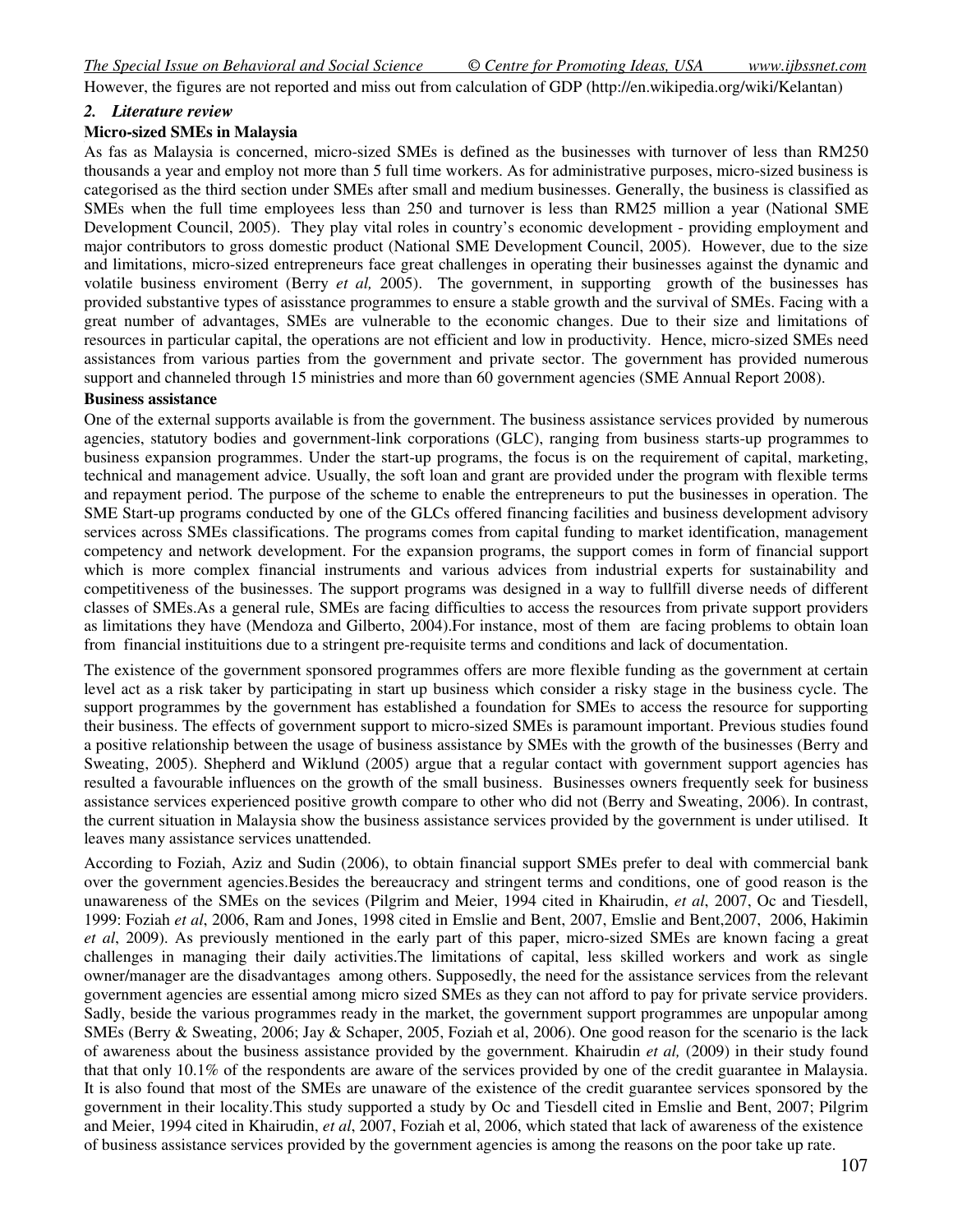As the consequences, the government sponsored programs are not fully uitilised by SMEs and poor take up rate (Boter and Lundstrom, 2005; Berry and Sweating, 2006; Ramsden & Bennet, 2005; Matton, 1999 cited in Devin *et al,* 2005). It is recognised that lack of awareness is one of the factor of poor utilisation of government sponsored business assistance.Previous study also shows that the low level of awareness has affected the utilisation of government sponsored programmes in turn unpopular and less prefered by SMEs (Berry and Sweating, 2006; Foziah et al, 2006, Lewis *et al.* 2009). At present, most of the government agencies are physically accesible to the SMEs. Surprisingly, most of them fail to turn at the agencies for advice albeit, near their places. The government over the years has spent a great amount of money for provision of the business assistance services. In the year 2007 and 2008, the government of Malaysia through various agencies has spent RM4.9 Billions and RM3.0 Billions respectively for various assistance programs. Its involve 189 programs in 2007 and 202 programs in 2008 (SME Annual Report 2008). The assistance services will remain unproductive and a waste of the public money if the phenomenon continously occur.

#### **The essential of information**

In the era of information, communication and technology (ICT), it goes without saying that information is essential to put the business on the right track. Information and knowledge are the primary drivers of an accelarating pace of change in the global business environement (Mc Kinsey, 2006 cited in Hughes *et al*, 2009). Insufficient information delivered by service providers to the micro-sized SMEs is believed to be the reason of the low level of awareness among them. Oc and Tiesdell, (1999) stated that lack of awareness of the business assistance services shows the failure of the service providers to dessimate the information to the targetted group. In addition, the selection of source of communication by service providers also fail to alert micro-sized SMEs. In a study conducted by Hakimin *et al,* (2009) in Kelantan, Malaysia also found that most of the micro-sized SMEs are not aware of the existence of the business assistance programmes. The study proposed to enhance the marketing programmes to effeciently dessisminate the information pertaining the services. Foziah et al, 2006 also found that the lack of understanding about the services offered by the government agencies is one of the contributing factors of the low take up rate on financial support services among SMEs. As proposed in literature, the marketing communication by service providers play essential role to ensure it efficiently delivered to micro-sized SMEs. The failure has resulted lack of awareness and understanding of product type, thus resulted low take-up rate of business assistance (Linehan and Sosna, 2003; Ram and Smallbone, 2001). It is evident in the literature that micro-sized SMEs is complex and behave indifference to large business (Mendoza and Gilberto, 2004). With reference on the marketing to this group, service providers must account for special characterictic of this group. The marketing aim merely to satisfy the unique need and want of this group.

## **Source of information**

Notwithstanding with the importance of business assistance to micro-sized SMEs, this section discusses the literatures concerning the source of information used by micro-sized businesses to gather information on business assistance. There are dearth literatures on the source of information used by micro-sized businesses in particular in Malaysia. Numbers of source of information surrounds the micro businesses. The information is disseminated via formal establishment and non-formal establishment (Devins *et al,* 2005). Generally, SMEs also establish contact with their network and advisors such as accountants, consultants and universities in order to gain the information (Hughes *et al*, 2009).Nevertheless, with number of disadvantages its do not occur among micro-sized SMEs as it costly and some of the information and assistance are not at the best interest of SMEs (Burke and Jarrat, 2004). A study by Emslie and Bent (2007) shows that micro-sized firms tend rely more on informal source to gather the information. The informal source refers to family members, friends and personal contact (Chaudry and Crick, 2004; Ram and Smallbone, 2001). The own networking and informal source remain the prefered source of information instead of business advisory providers (Emslie and Bent, 2007). Informal source of information are more prefered over formal source as its provide specific and relevant information in the context of SMEs' operations. In addition, the selection is influenced by personal relationship between SMEs and informal sources as it was founded on trust (Burke and Jarrat, 2004).

With reference to the above literature discussed, the present study seeks to investigate in quantitative context:

- 1. The most preferred and popular source of information used by micro-sized SMEs in state of Kelantan to acquire information about the business assistance services.
- 2. The selected demographic factors influence the selection of source of information.
- 3. The relationship between the sources of information and the propensity to use the loan facilities.

#### **Research Methodology**

This study use survey closed ended questionnaires to measure the selection of source of information pertaining the government sponsored business assistance. The constructs of the questionnaires were designed based on the results of the interviews conducted by one of the researchers with two officers from one of development financial institutions in Kelantan. Further information from literature was also used (Hughes *et al,* 2009, Emslie and Bent, 2007, Chaudry and Crick, 2004, Ram and Smallbone, 2001). By late July and August 2009, 95 set of self-administered questions were distributed among micro-sized SMEs who attended motivation a course conducted by one of the researchers.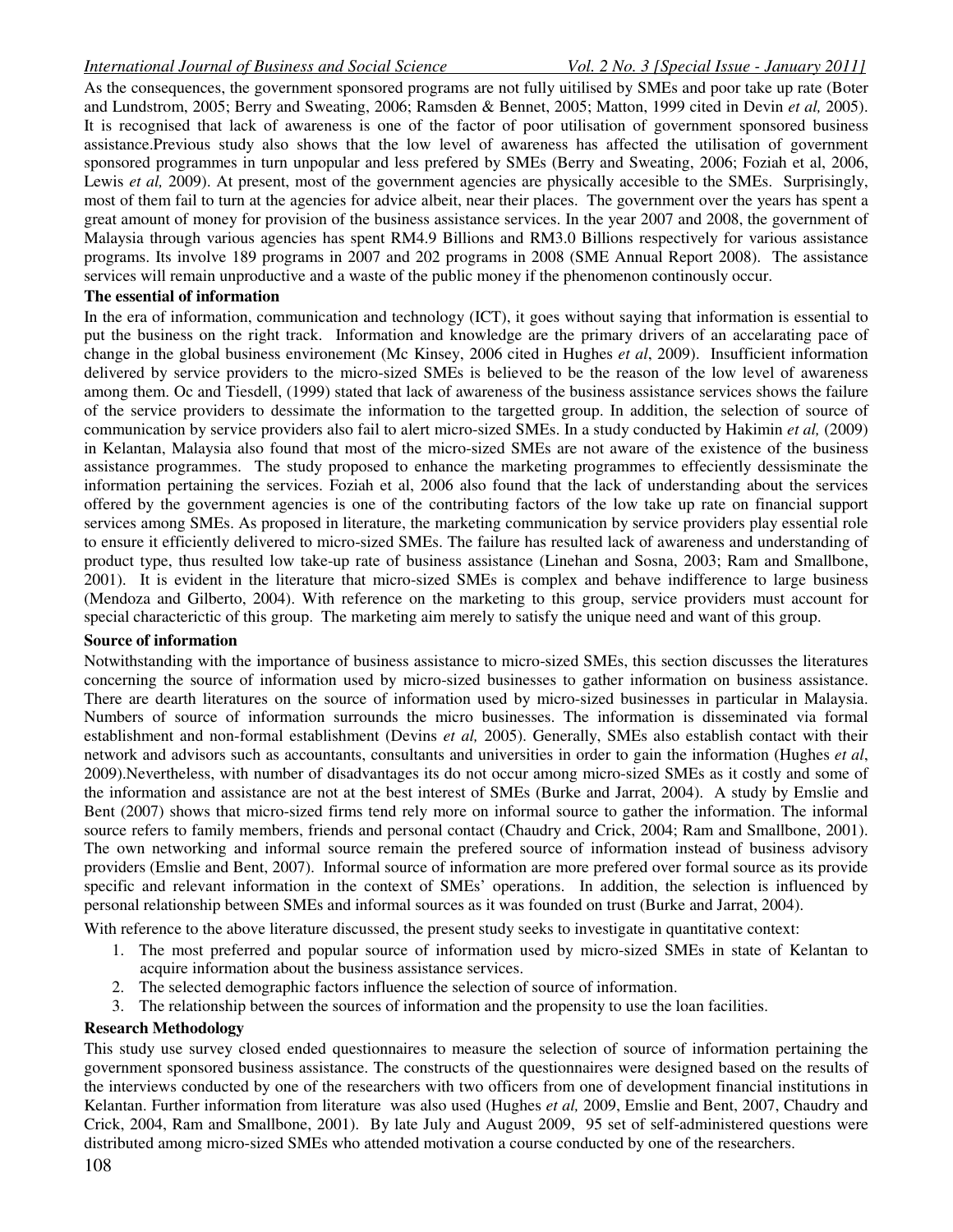Figure 1 shows type of businesses run by respondents. The course was sponsonred by the federal government agencies with primary objectives to eradicate poverty.

> As far as types of businesses are concerned, 36% of respondents involve in food based business, 33.7% carry out groceries store, small contractors and petty traders. Others are those involve in trading of textile  $(11.6\%)$ , garments  $(4.6\%)$ , furniture  $(3\%)$  and agrobased product (1.1%). Most of business activities operate in small scale of capital, and some of them run their business at home. The reliability test was performed using Cronbach Alpha, cutting point of 60% (Nunally, 1994). The result of reliability test shows that, the level of reliability of all constructs of sources of information were more than 90%The reliability tests were performed after all the data were cleaned and edited to increase the validity of the data. In addition, the result of K-S test indicated



 *Fig. 1 Respondents' Type of Business* 

#### **Demographic information**

| Type of business<br>Agro-based product -<br>Textiles .<br>Furniture<br>Garments ·<br>Medical Herbs .<br>Groceries, contractor ·<br>10<br>20<br>30<br>0                                                                                                                                                                                                                                                                                                                                                                                                                | 40                                           | $\alpha$ product $(1.1/v)$ . Most of business activities<br>operate in small scale of capital, and some of them<br>run their business at home. The reliability test was<br>performed using Cronbach Alpha, cutting point of<br>60% (Nunally, 1994). The result of reliability test<br>shows that, the level of reliability of all constructs of<br>sources of information were more than 90% The<br>reliability tests were performed after all the data<br>were cleaned and edited to increase the validity of<br>the data. In addition, the result of K-S test indicated<br>that all data are normal at $p > 0.05$ . |  |
|-----------------------------------------------------------------------------------------------------------------------------------------------------------------------------------------------------------------------------------------------------------------------------------------------------------------------------------------------------------------------------------------------------------------------------------------------------------------------------------------------------------------------------------------------------------------------|----------------------------------------------|-----------------------------------------------------------------------------------------------------------------------------------------------------------------------------------------------------------------------------------------------------------------------------------------------------------------------------------------------------------------------------------------------------------------------------------------------------------------------------------------------------------------------------------------------------------------------------------------------------------------------|--|
| Fig. 1 Respondents' Type of Business                                                                                                                                                                                                                                                                                                                                                                                                                                                                                                                                  |                                              |                                                                                                                                                                                                                                                                                                                                                                                                                                                                                                                                                                                                                       |  |
| <b>Demographic information</b><br>Of 95 respondents, 44.6% aged between 41 to 50 which represent the largest proportion, and 29.3% aged between 31 to                                                                                                                                                                                                                                                                                                                                                                                                                 |                                              |                                                                                                                                                                                                                                                                                                                                                                                                                                                                                                                                                                                                                       |  |
| 40 years old, 15.2% more than 50 years old and the least less than 30 years (10.9%). 77.9% respondents obtained only<br>secondary school qualifications, 4% with diploma, 1.1% master and 8.4% primary school. A total of 70.5% of the<br>respondents operated businesses on full-time basis and the rest 27.5% operated on part-time basis. This indicates that<br>some of the businesses are run along with other economic activities, thus, entrepreneurs were not fully committed on<br>the business activities. The demographic information is shown in Table 1. | Table1: Respondents' Demographic Information |                                                                                                                                                                                                                                                                                                                                                                                                                                                                                                                                                                                                                       |  |
|                                                                                                                                                                                                                                                                                                                                                                                                                                                                                                                                                                       |                                              |                                                                                                                                                                                                                                                                                                                                                                                                                                                                                                                                                                                                                       |  |
| Demographic                                                                                                                                                                                                                                                                                                                                                                                                                                                                                                                                                           | <b>Frequency</b>                             | $\%$                                                                                                                                                                                                                                                                                                                                                                                                                                                                                                                                                                                                                  |  |
| Age                                                                                                                                                                                                                                                                                                                                                                                                                                                                                                                                                                   |                                              |                                                                                                                                                                                                                                                                                                                                                                                                                                                                                                                                                                                                                       |  |
| $<$ 30                                                                                                                                                                                                                                                                                                                                                                                                                                                                                                                                                                | 10                                           | 10.9                                                                                                                                                                                                                                                                                                                                                                                                                                                                                                                                                                                                                  |  |
| $31 - 40$                                                                                                                                                                                                                                                                                                                                                                                                                                                                                                                                                             | 27                                           | 29.3                                                                                                                                                                                                                                                                                                                                                                                                                                                                                                                                                                                                                  |  |
| <b>Education level</b>                                                                                                                                                                                                                                                                                                                                                                                                                                                                                                                                                | $\bar{a}$ .                                  | $\begin{array}{ccc} \bullet & \bullet & \bullet \end{array}$                                                                                                                                                                                                                                                                                                                                                                                                                                                                                                                                                          |  |
| Master                                                                                                                                                                                                                                                                                                                                                                                                                                                                                                                                                                | 1                                            | 1.1                                                                                                                                                                                                                                                                                                                                                                                                                                                                                                                                                                                                                   |  |
| Degree                                                                                                                                                                                                                                                                                                                                                                                                                                                                                                                                                                | $\mathbf{0}$                                 | $\overline{0}$                                                                                                                                                                                                                                                                                                                                                                                                                                                                                                                                                                                                        |  |
| Diploma                                                                                                                                                                                                                                                                                                                                                                                                                                                                                                                                                               | 7                                            | 7.4                                                                                                                                                                                                                                                                                                                                                                                                                                                                                                                                                                                                                   |  |
| Certificate                                                                                                                                                                                                                                                                                                                                                                                                                                                                                                                                                           | 4                                            | 4.2                                                                                                                                                                                                                                                                                                                                                                                                                                                                                                                                                                                                                   |  |
| Secondary School                                                                                                                                                                                                                                                                                                                                                                                                                                                                                                                                                      | 74                                           | 77.9                                                                                                                                                                                                                                                                                                                                                                                                                                                                                                                                                                                                                  |  |
| Primary School                                                                                                                                                                                                                                                                                                                                                                                                                                                                                                                                                        | 8                                            | 8.4                                                                                                                                                                                                                                                                                                                                                                                                                                                                                                                                                                                                                   |  |
| Involvement                                                                                                                                                                                                                                                                                                                                                                                                                                                                                                                                                           |                                              |                                                                                                                                                                                                                                                                                                                                                                                                                                                                                                                                                                                                                       |  |
| Full time                                                                                                                                                                                                                                                                                                                                                                                                                                                                                                                                                             | 67                                           | 70.5                                                                                                                                                                                                                                                                                                                                                                                                                                                                                                                                                                                                                  |  |
| Part time                                                                                                                                                                                                                                                                                                                                                                                                                                                                                                                                                             | 26                                           | 27.4                                                                                                                                                                                                                                                                                                                                                                                                                                                                                                                                                                                                                  |  |
| Form of business                                                                                                                                                                                                                                                                                                                                                                                                                                                                                                                                                      |                                              |                                                                                                                                                                                                                                                                                                                                                                                                                                                                                                                                                                                                                       |  |
| Sole proprietorship                                                                                                                                                                                                                                                                                                                                                                                                                                                                                                                                                   | 79                                           | 83.2                                                                                                                                                                                                                                                                                                                                                                                                                                                                                                                                                                                                                  |  |
| Private limited company                                                                                                                                                                                                                                                                                                                                                                                                                                                                                                                                               | 8                                            | 8.4                                                                                                                                                                                                                                                                                                                                                                                                                                                                                                                                                                                                                   |  |
| Partnership                                                                                                                                                                                                                                                                                                                                                                                                                                                                                                                                                           | 3                                            | 3.2                                                                                                                                                                                                                                                                                                                                                                                                                                                                                                                                                                                                                   |  |
| Registration process                                                                                                                                                                                                                                                                                                                                                                                                                                                                                                                                                  | $\overline{2}$                               | 2.1                                                                                                                                                                                                                                                                                                                                                                                                                                                                                                                                                                                                                   |  |
| Capital                                                                                                                                                                                                                                                                                                                                                                                                                                                                                                                                                               |                                              |                                                                                                                                                                                                                                                                                                                                                                                                                                                                                                                                                                                                                       |  |
| $<$ RM10,000                                                                                                                                                                                                                                                                                                                                                                                                                                                                                                                                                          | 75                                           | 78.9                                                                                                                                                                                                                                                                                                                                                                                                                                                                                                                                                                                                                  |  |
| RM11,000-RM50,000                                                                                                                                                                                                                                                                                                                                                                                                                                                                                                                                                     | 8                                            | 8.4                                                                                                                                                                                                                                                                                                                                                                                                                                                                                                                                                                                                                   |  |
| RM51,000 - RM100,000                                                                                                                                                                                                                                                                                                                                                                                                                                                                                                                                                  | 5                                            | 5.3                                                                                                                                                                                                                                                                                                                                                                                                                                                                                                                                                                                                                   |  |
| RM101,000 - RM200,000                                                                                                                                                                                                                                                                                                                                                                                                                                                                                                                                                 | $\sqrt{2}$                                   | 2.1                                                                                                                                                                                                                                                                                                                                                                                                                                                                                                                                                                                                                   |  |
| RM201,000 - RM500,000                                                                                                                                                                                                                                                                                                                                                                                                                                                                                                                                                 | $1\,$                                        | 1.1                                                                                                                                                                                                                                                                                                                                                                                                                                                                                                                                                                                                                   |  |
| Revenue                                                                                                                                                                                                                                                                                                                                                                                                                                                                                                                                                               |                                              |                                                                                                                                                                                                                                                                                                                                                                                                                                                                                                                                                                                                                       |  |
| $<$ RM10,000                                                                                                                                                                                                                                                                                                                                                                                                                                                                                                                                                          | 42                                           | 47.7                                                                                                                                                                                                                                                                                                                                                                                                                                                                                                                                                                                                                  |  |
| RM11,000 - RM50,000                                                                                                                                                                                                                                                                                                                                                                                                                                                                                                                                                   | 35                                           | 39.8                                                                                                                                                                                                                                                                                                                                                                                                                                                                                                                                                                                                                  |  |
| RM51,000 - RM200,000                                                                                                                                                                                                                                                                                                                                                                                                                                                                                                                                                  | 8                                            | 9.1                                                                                                                                                                                                                                                                                                                                                                                                                                                                                                                                                                                                                   |  |
| RM201,000 - RM500,000                                                                                                                                                                                                                                                                                                                                                                                                                                                                                                                                                 | 3                                            | 3.4                                                                                                                                                                                                                                                                                                                                                                                                                                                                                                                                                                                                                   |  |
|                                                                                                                                                                                                                                                                                                                                                                                                                                                                                                                                                                       |                                              |                                                                                                                                                                                                                                                                                                                                                                                                                                                                                                                                                                                                                       |  |
| In terms of business registration, $83.2\%$ of respondents run the businesses as sole-proprietorship, $8.4\%$ as private                                                                                                                                                                                                                                                                                                                                                                                                                                              |                                              |                                                                                                                                                                                                                                                                                                                                                                                                                                                                                                                                                                                                                       |  |
| limited company, $3.2\%$ partnership and $2.1\%$ in the process of registering the business as sole proprietorship (Figure 2).                                                                                                                                                                                                                                                                                                                                                                                                                                        |                                              |                                                                                                                                                                                                                                                                                                                                                                                                                                                                                                                                                                                                                       |  |

Table1: Respondents' Demographic Information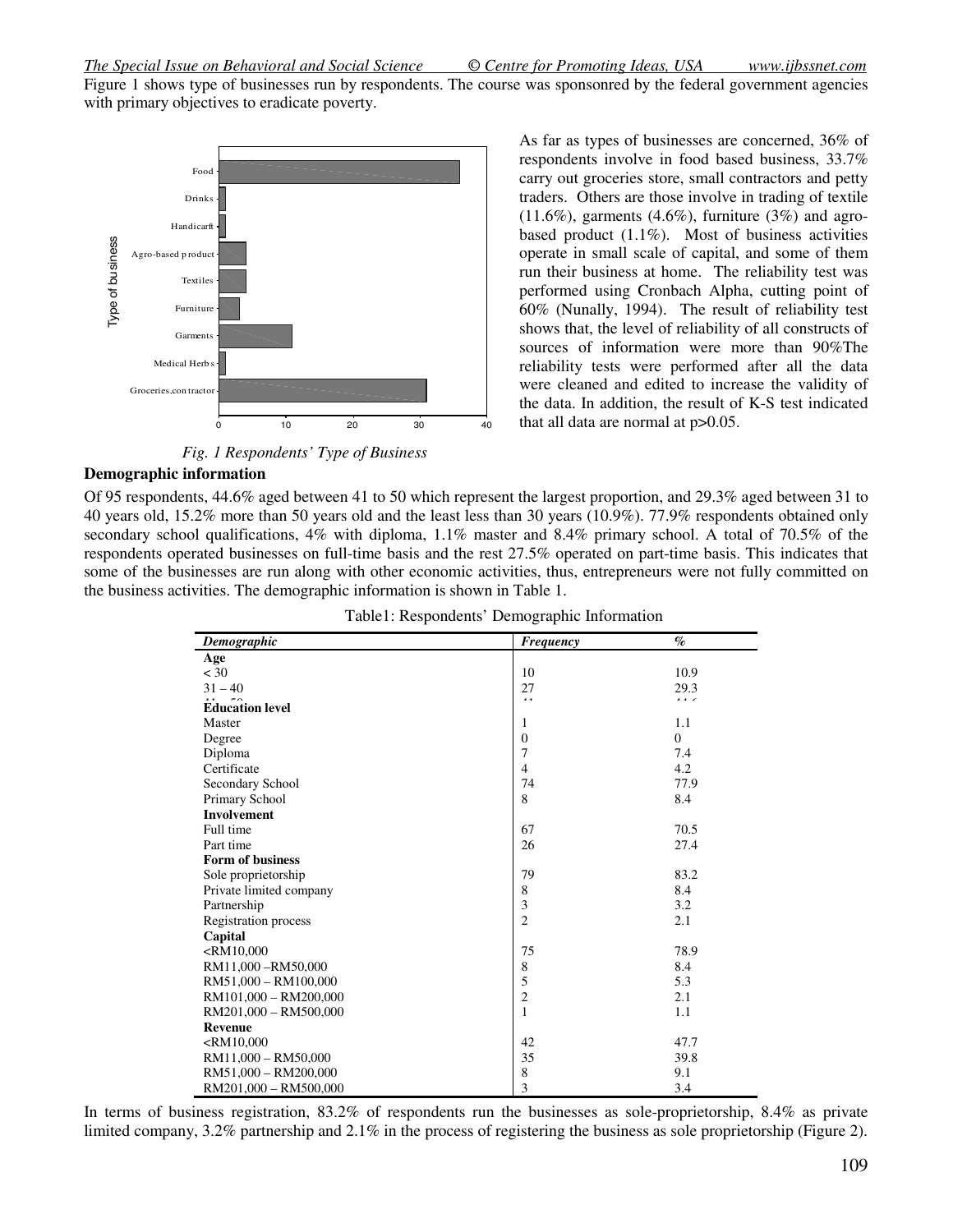

The results indicate that majority of respondents operating simple small scale business having low entry barrier. This is in line with the selection of respondents who fall under micro-sized SMEs. All respondents operate with low amount of capital where 78.9% hold capital of less than RM10,000 and only 1.1% holds capital of more than RM200,000.Looking at the sales revenue shown in Figure 3, 47.7% of the respondents' business earned less than RM10 thousand a year, 39.8% more than RM11 thousand but less than RM50 thousand. Only 3.4% enjoyed the revenue of more than RM250 thousand a year but less than RM500 thousand. This finding indicates that majority of respondents earned a tiny amount of revenue on average of RM800 a month.

*Figure 2: Respondents' Form of Business* 



 *Figure 3: Yearly income* 

#### *Findings*

#### **Sources of Infomation used :**

Table 2 depicts the sources of information of the business assistance services used by the respondents. Most of the respondents acquire the information pertaining business assistance services provided by government through friends  $(57%)$ , followed by related agencies officials  $(15.8%)$ , newspapers  $(9.5%)$ , television  $(6.1%)$  and radio  $(1.1%)$ . In spite of a numbers of the government agencies operate in their locality and highly accessible, most of the respondents were agreed that the information on the government assistance services came from friends. Only 15.8% of the respondents agreed that the information about government assistance services were acquired from agencies' official. The table also shows the differences of information sources used by micro-sized SMEs. Comparatively, the usage of `friends' as source of information is substantive than government agencies. Apparently, the governments agencies are not the popular source for the respondents to get the information whilst, electronic and printed media are the least effective sources to dessiminate the business assistance information. The results tend to confirm that the government agencies' marketing programmes are not effectively function to promote the services among the targetted group (Oc and Tiesdell, 1999).

| Table 2: Sources of Information |
|---------------------------------|
|---------------------------------|

| <b>Sources</b>     | n   | Yes $(\%)$ | n  | No $(\%)$ |
|--------------------|-----|------------|----|-----------|
| Newspaper          | 9   | 9.5        | 86 | 90.5      |
| Television         | 6   | 6.3        | 89 | 93.7      |
| Radio              |     | 1.1        | 94 | 98.9      |
| Friends            | 53  | 57         | 40 | 43        |
| Agencies' Official | 15  | 15.8       | 80 | 84.2      |
| Seminar            | 40  | 42.1       | 55 | 57.9      |
|                    | 124 |            |    |           |

**Friends as source of information:** To support the finding on the effectiveness of friends as source of information, interview was conducted with two officers from one of the development financial institutions about utilisation of friends in dessiminating information among SMEs.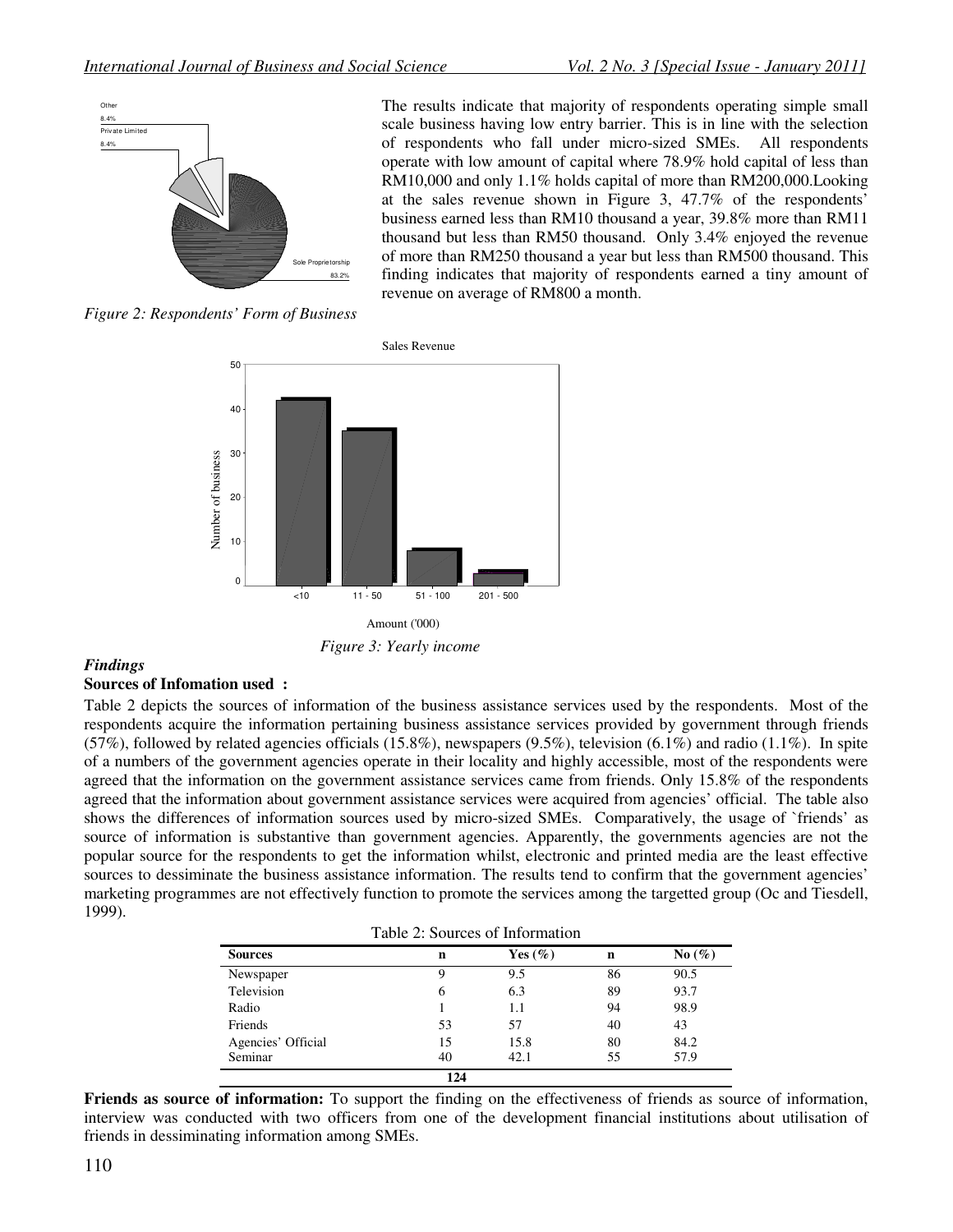The institution has formed an informal group which is called 'Rakan SMEs (SMEs Buddy/Friends)' where a group of 10 borrowers with good track records were selected. Among objectives of the group is to establish a conducive relationship between the institution and clients through informal gathering and discussion. The group discuss the current development of the bank, giving feedback and the most important is to help isntitutions to dessiminate the information pertaining the bank products and policy to the local SMEs. The discussion is organised over tea, lunch and dinner on casual and unofficial manner.Since all the Rakan SMEs members are entrepreneurs and they are recognised as good paymaster, reputable and have a stable businesses, the words from them are perceived reliable and trustworthy. Here is the feedback and perceptions of the officials interviewed:

**Officer I :** This programmes help us a lot in terms of gathering feedback for betterment of our services. As all of us understand, SMEs in particular micro-sized SMEs are reluctance to come forward to give feedback due to their constraints and afraid of adverse reaction from us. Feedback from Rakan is valuable since most of the members are `senior entrepreneurs' well konwn in the market. In addition, they have long experience with our bank. We are so grateful for their effort to help us desseminate the information about our products and services to public. It helps in our marketing programs....

**Officer II :** So far so good, most of the members are happy every time we meet. They freely express their views and make suggestions to my boss and my big boss from HQ. They effectively use the opportunity to have direct discussions with my bosses. It helps me a lot in delivering my duties. A tremendous way of maintaining good relationship with clients, i think so....

#### **Utilisation of Business Assistance Services**

The present study shows that 85.3% of the respondents have experienced financial assistance in term of loan from related government agencies. Other business assistance are not fully utilised as shown in the Table 3.

|                | <i>Finance</i><br>(Loan) | <b>Technical</b> | <b>Marketing</b> | <b>Management</b> |  |  |  |
|----------------|--------------------------|------------------|------------------|-------------------|--|--|--|
| Use $(\%)$     | 85.3                     | $0.0\,$          | 0.0              | 8.4               |  |  |  |
| Not Use $(\%)$ | 14.7                     | 100.0            | 100.0            | 91.6              |  |  |  |

Table 3: Usage of Advisory Services (n=95)

Table 3 indicates that, technical and marketing assistances are not utilise by all respondents. Furthermore, only 8.4% of the respondents utilised the management assistance offered by government sponsored business assistance. No singles respondents has experienced technical and marketing support services from the government agencies.To measure the relationship between the sources of information and the propensity to use the loan facilities, a cross tabulation analysis was performed. By refering to Table 4, observations from the six chi-square indicate that no significant difference  $-p$ 0.05, except for 1 source of information which show a significant relationship with utilisation of loan facilities; friends  $(p = 0.006, p < 0.05)$ . Out of 53 repondents who use friends as source of information 50 respondents have obtained loan facilities which represents 61.7% of the total utilisation of loan facilities (n = 81). The result indicates that no significant difference with the loan facilities utilisation with other sources of information except friends.

Table 4: Utilisation of Information Sources and Loan Facilities

| of<br><b>Sources</b><br><b>Information</b> | Loan             |                     |                  |              |                      | <b>Pearson Chi Square</b> |                              |  |  |
|--------------------------------------------|------------------|---------------------|------------------|--------------|----------------------|---------------------------|------------------------------|--|--|
|                                            | $\boldsymbol{n}$ | <b>Not</b><br>taken | $\boldsymbol{n}$ | <b>Taken</b> | Value<br>$\lambda^2$ | Df                        | Exact Sig.<br>$(1 \, sided)$ |  |  |
| Newspaper                                  | 2                | 14.3%               | 7                | 8.6%         | 0.443                | 1                         | 0.395                        |  |  |
|                                            |                  |                     |                  |              |                      |                           |                              |  |  |
| Television                                 | $\Omega$         | $0.00\%$            | 6                | 7.4%         | 1.107                | 1                         | 0.373                        |  |  |
| Radio                                      | 0                | $0.00\%$            | 1                | 100%         | 0.175                | 1                         | 0.853                        |  |  |
|                                            |                  |                     |                  |              |                      |                           |                              |  |  |
| Friends                                    | 3                | 21.4%               | 50               | 61.7%        | 7.860                | 1                         | $0.006**$                    |  |  |
| Agencies Official                          | 2                | 14.3%               | 13               | 16.0         | 0.28                 | 1                         | 0.615                        |  |  |
| Seminar                                    | 6                | 42.9%               | 34               | 42.0%        | 0.04                 |                           | 0.951                        |  |  |

\*\* Significant at 0.01.

#### **Length of the business**

The present study shows the most popular sources of information is friends. Out of 120 usage of the information sources, friends represents 41.6%. Table 5 shows a decreasing trend on the propensity to seek information pertaining business support with the length of business. The respondents that have been in business for longer periods is less likely to seek information than the respondents whose firms are younger. 34.1% the respondents seek the information are in the business for less than 5 years and 35.8% are those in the business between 6-10 years.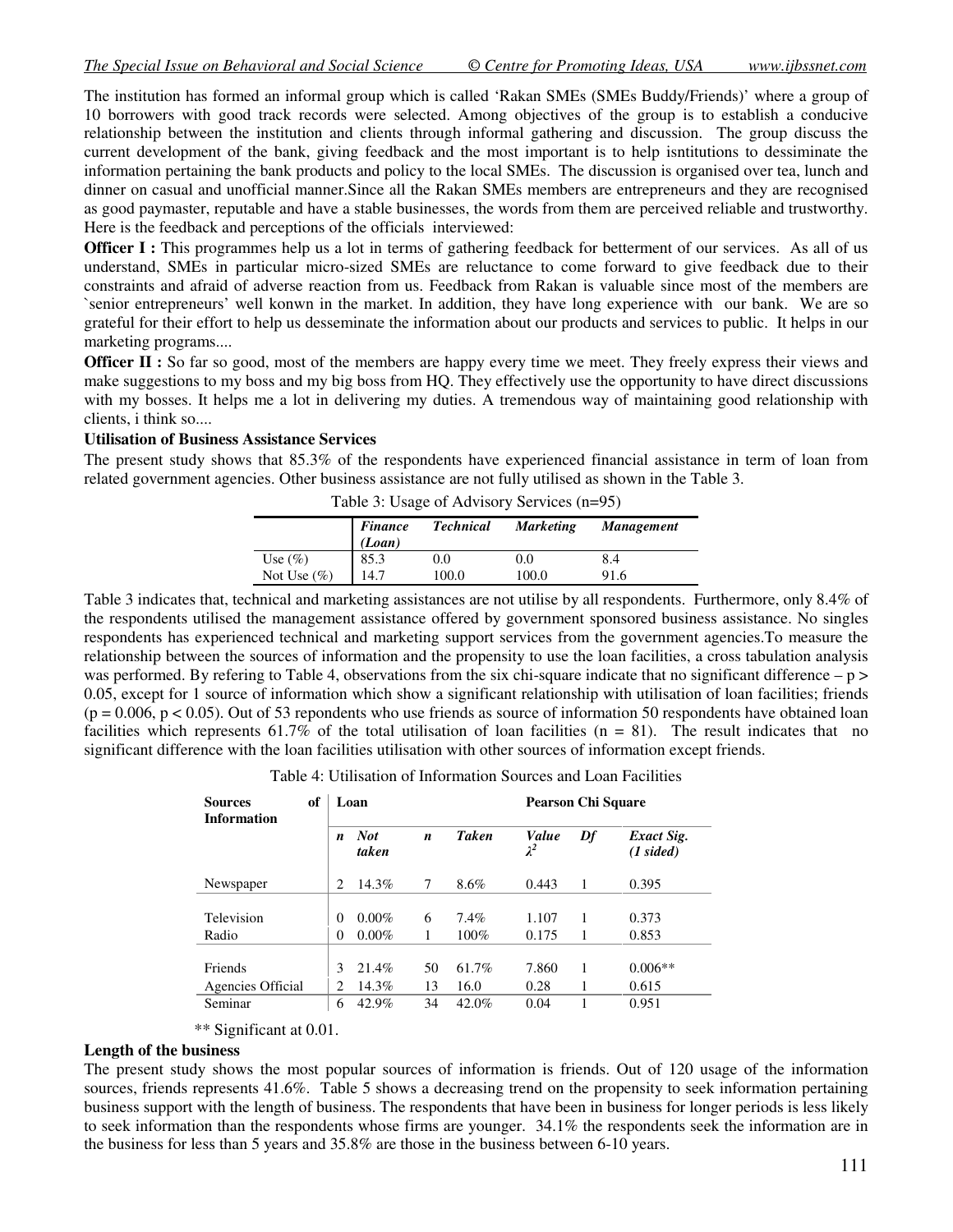The frequency is decreasing as the business in longer period. The results shows that only 1.6% respondents who seek the information are in the business for more than 26 years. Based on the finding, there is evidence the propensity to age of the business has significant influence on the tendency to seek information via various sources of information. However, observations of chi-square shows that no significant difference between the usage of sources of information and length of the business  $-p>0.05$ .

|                    |                |                    |                |              | <b>Pearson Chi Square</b> |       |                      |                |                |
|--------------------|----------------|--------------------|----------------|--------------|---------------------------|-------|----------------------|----------------|----------------|
| $\iota$<br>Source  |                | 10<br><sup>6</sup> | $-15$<br>11    | $15 -$<br>20 | $26 - 30$                 | Total | Value<br>$\lambda^2$ | Df             | Asymp          |
| <i>Information</i> | years          | years              | vears          | years        | years                     |       |                      |                | $(2 \, sided)$ |
| Newspaper          | $\overline{c}$ | 6                  | $\Omega$       |              | $\theta$                  | 9     | 3.213                | $\overline{4}$ | 0.523          |
| Television         |                |                    | $\Omega$       | $\Omega$     | $\theta$                  | 6     | 7.682                | $\overline{4}$ | 0.104          |
| Radio              |                | $\Omega$           | $\theta$       | 0            | $\theta$                  |       | 2.089                | $\overline{4}$ | 0.719          |
| Friends            | 14             | 23                 | 5              | 7            |                           | 50    | 1.910                | $\overline{4}$ | 0.752          |
| Agencies           | 4              | $\mathbf{r}$       |                | 3            | $\overline{0}$            | 15    | 1.746                | 4              | 0.782          |
| officials          |                |                    |                |              |                           |       |                      |                |                |
| Seminar            | 17             | 12                 | $\overline{4}$ | 5            |                           | 39    | 4.441                | 4              | 0.350          |
| Total              | 41             | 43                 | 10             | 15           | $\overline{c}$            | 120   |                      |                |                |
|                    | 34.1%          | 35.8%              | 8.3%           | 12.5%        | 1.6%                      |       |                      |                |                |

Table 5: Length Of Business And Uses Of Information Channel

## **Age of respondents and selection of information channel**

The results in the Table 6 shows that the tendency to seek information is in increasing trend as the age of the owner become older. This is contrary to the age of the business. The younger the owner, the less likely to seek for the information pertaining advisory and support programmes than the older. Of the 120 responses on the usage of sources of information only 15% from age of less than 30. The percentage step up to duoble for age of 31- 40 (31.7%) and further improve to 38.3% for 41-50 years old. Nevertherless, the inclination to use the channel of information drop to 14.2% among respondents age of more than 50. The respondents age of 41-50 is the most frequent to seek information through various information channels.

Table 6: Owner Age and selection of information channels

|                       |       | ~               |                 |             |       |
|-----------------------|-------|-----------------|-----------------|-------------|-------|
| Source of Information | <30   | $31 - 40$ years | $41 - 50$ years | $>50$ years | Total |
|                       | vears |                 |                 |             |       |
| Newspaper             |       |                 |                 |             |       |
| Television            |       |                 |                 |             |       |
| Radio                 | O     |                 |                 | O           |       |
| Friends               |       |                 | 21              | O           | 51    |
| Agencies officials    |       |                 |                 |             | 15    |
| Seminar               |       | 13              | 15              | O           | 39    |
| Total                 | 19    | 38              | 46              |             | 120   |
|                       | 15.8% | 31.7%           | 38.3%           | 14.2%       |       |

## *Discussions*

One of the research questions raised in this study is to explore the most popular source of information pertaining business assistance services use by micro-sized SMEs. This dimensions is used as a basis to identify a more effective channel to disseminate the information among micro-sized SMEs. The most popular source of information among respondents is friends. Surprisingly, 57% (more than half) of the respondents acquire the information pertaining business assistance from their friends which is informal source of information – business network, family, rather than from formal sources. This finding also revealed that the mode of communication among friends; word-of-mouth has effectively dessiminated the information to micro-sized SMEs. With limited times to search, the informal source effectively work. In addition, the trust and reliability on friends is higher compares to business assistance officials as personal relationship was established over time (Burke and Jarrat, 2004). As trust established they are more credible, moreover, the information from friends become trustworthy when they bring together tangible evidence.

For example, friends as source of information works very well in dessiminating the information on `quick-rich' schemes. Despite the schemes is against the law and does not work in longer term, it does attract public to enrol as they are convinced by friends who came along with tangible evidence, such as cheques and physical money earned from the schemes. Most of the `quick-rich' scheme sporadic among public with low education background which is similar to the respondents under study. The same approach may be applied to enhance the information delivery to the micro-sized SMEs.Friends as source of information is also well exploited by one of the development institutions where a group of borrower with good track recods was selected to form an informal group called 'SME Friends/Buddy (Rakan SME)'. Informal gathering has creates close relationship and able the exchange of ideas and feedback.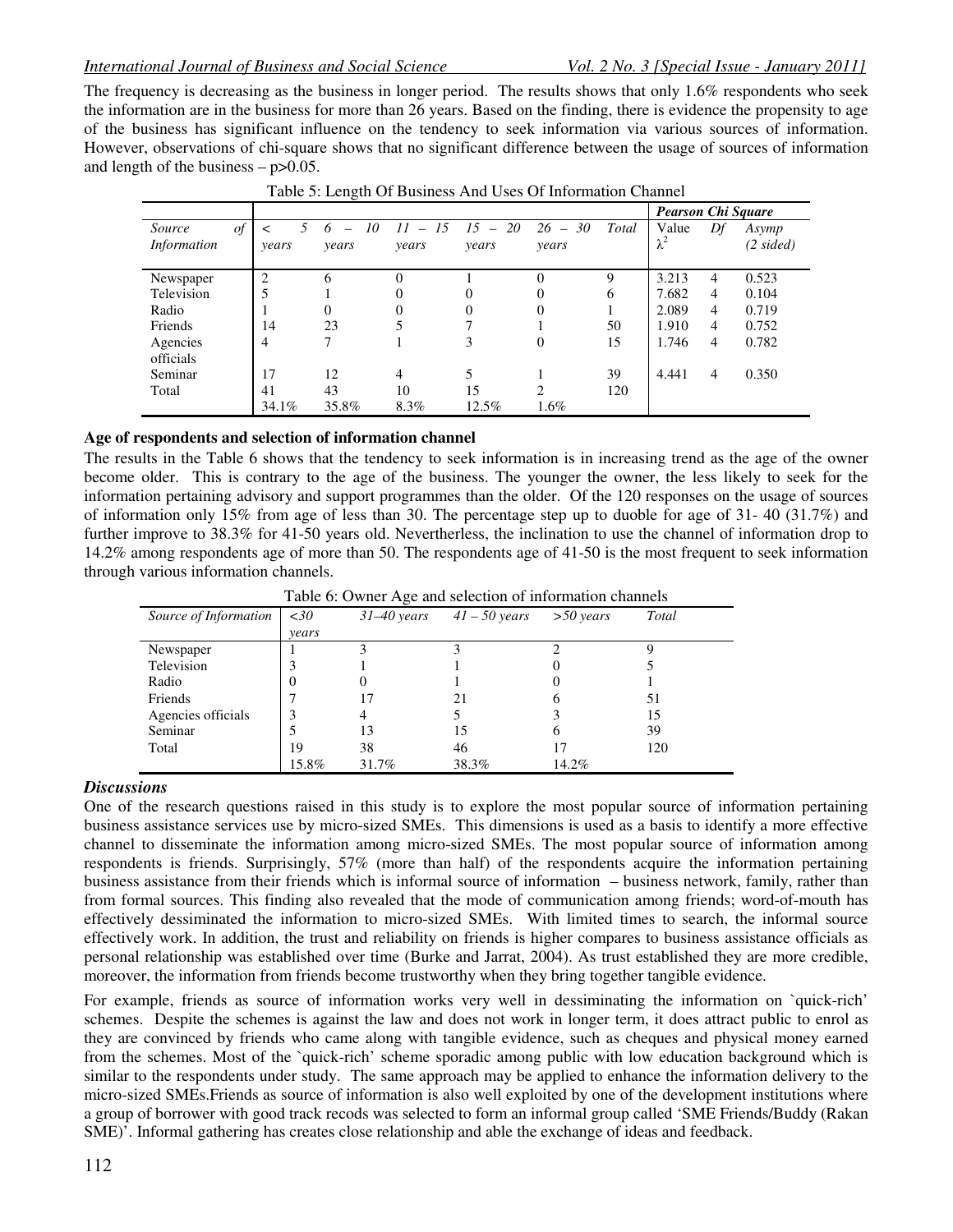The information pertaining new development pertaining the services and products is discuss during the gathering among the members. With the wide networking the members of `SMEs Friends' further dessiminate the information to other SMEs. The second highest chosen source is business assistance providers. 15% of the respondents agreed that the information are acquired from bussiness assistance officials. Nevertheless, how the process works is not cover under this study. Do they go to the official or vice versa? To identify the fact, another future study is suggested. But nevertheless, this finding demand explanation of why the bussiness assistance is not the choices among respondents? Despite the fact that business assistance was ranked as a second choice, the percentage rate is far low than first priority source of information among micro-sized SMEs. Only 15.8% respondents gained the information from business assistance providers compares to 57% who make use friends as source to obtain the information. According to interviews conducted, it is found that they do not know the existence of the services and some of them responded that they are reluctance because feeling inferiority to see the officials. This is due to their education background and other demographic factors. Moreover, some of the respondents perceived the services are not fit to their requirements and informed on the requirements of complete documentation for processing.

The results of this study also indicate newspaper is not a source of information to the 90% of the respondents. Perhaps, most of the respondents are not daily newspaper reader or, possibly they read on news which is unrelated to their businesses. Being a single owner/manager, time is an essence and hinders the entrepreneurs from spend much time on other than operational matters (Shepherd and Wiklund, 2005). Another possible reason is, they are not aware that there is always information with regards their businesses in the newspaper.Other source of information selected in the present study is television. The results of the television as source of information is similar to the newspaper. Only 6.3% of the respondents acquire the information pertaining business assistance via this source. Again, probably the limited time is a factor impede the respondents from watching television. Or else, the selection of the unrelated TV programmes to their business activities explain the reason of the failure of this source to dessiminate information to micro-sized SMEs. There are numbers of programmes speak about support facilities for micro-sized SMEs such as Agro-Tani and IKS. The programmes broadcast various programs for supporting the growth of SMEs.Seminar is one the sources use by the SMEs to acquire infornation related to business assistance services. The result shows that 42.1% of the respondents acquire the information through seminar. However, the rsult tend to be bias as all the respondents are among the seminar participants. The frequency of attending seminars was not included in the questionare. Suppose, the marketing through seminar would cover to limited group and the dispersion is limited to the participants.

Thus, the finding do not represent a true and fair view of the seminar as effective source of information to micro-sized SMEs under study. As the information gathered from friends, it is believed that, the information pertaining business assistance is limited. Sadly, the study shows that the business assistance is perceived to provide only the financial services to entrepreneurs. 85.3% of the respondents use only financial services (loan) from the government agencies. Other support programmes such as technical and marketing services are not utilised. Unexpectedly, all respondents do not have experience on the marketing and technical support programs, while only 8.4% have used management support programs. This findings indicates n inadequate knowledge among SMEs on the various type of government support programes. Obviously, they do not know and aware about the availability of the services and it's contain. As a result, the business assistance works merely on the financial services and ingnoring other imperative services.The decreasing trend of seeking information also shown in this study among longer established businesses. One possible reason is age of the business. According to longitudinal study conducted in Australia (DEWRSB, 1998 in Jay and Schaper, 2003), suggest that the usage of the business advice is become lesser as the age increase. With reference to the desire in seeking information, do the same reason turn out in the present study? The finding indicate that, the propensity to seek information about business support is low among long establish business. It is may caused by the owners who have sound knowledge about the services after years in the business.

However, the data in the previous section revealed that the usage of the business advisory is very poor among respondents who have access to the information. Its shows that despite the knowledge of the services they are other factors that influence respondents from taking up the business support services provided by the government. The usage are concentrated on the financial assistance, while other services was ignored. Furthermore, the other finding in also revealed that the predisposition to seek information is higher as the age of the owner increase. However, it reduce when the the owner grow older at the age of more than 50 years old. This finding is in contrast to the finding in Jay and Schaper (2003) which suggested that the younger firms are likely to make more use of business advice as they are at the learning stage. With the unconsitent findings about the relationship between age of the owner and length of the business, other factors which did not cover in the present study might have influence the desire to seek information through various sources. This is the limitation of the present study which do not cover the reason behind the selection of channel or in other word the factors that have influenced on the selection of information channel. To further investigate its need other study that may take into considerationt the entrepreneurial orientation among respondents.